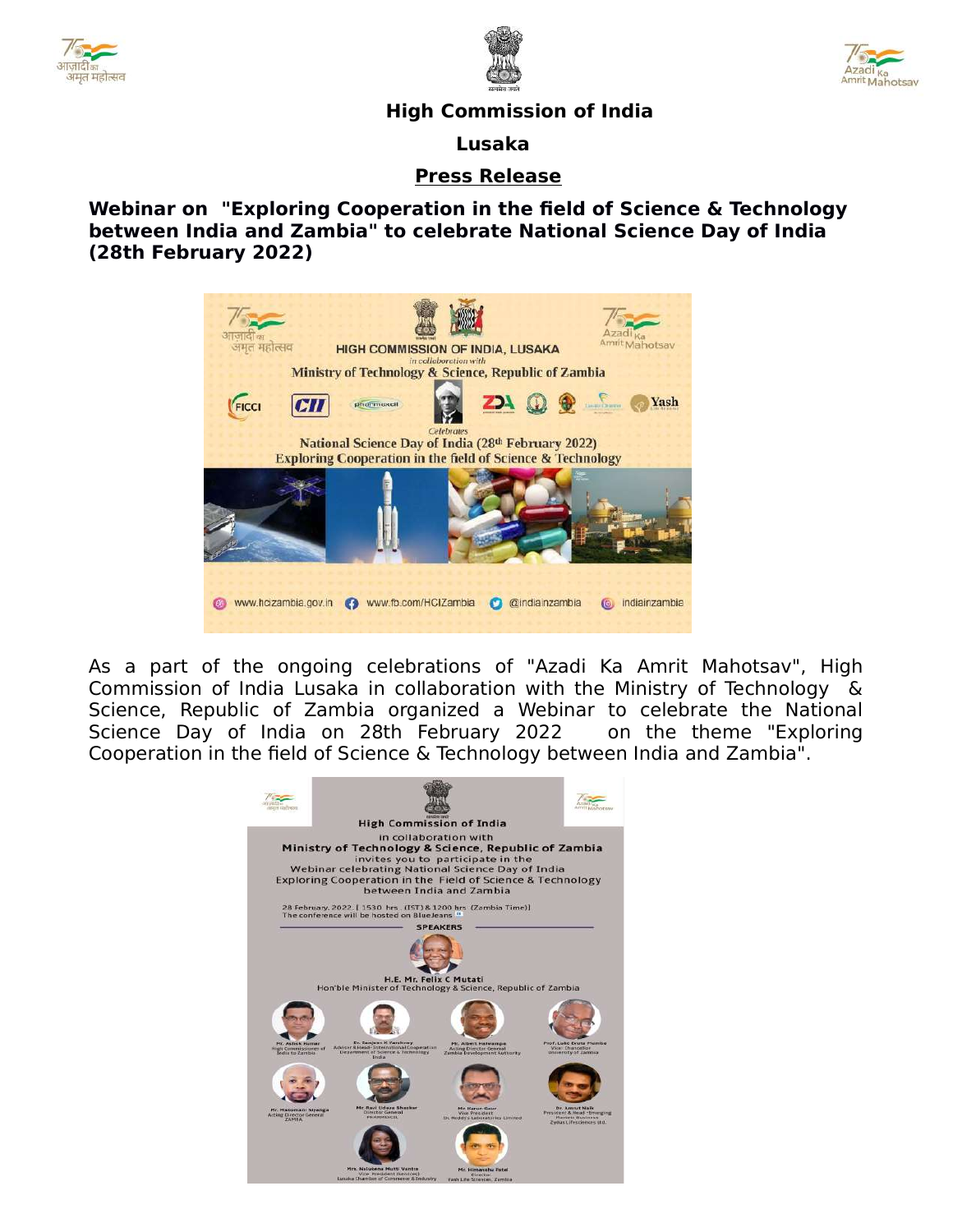2. H.E. Mr. Felix Mutati, Minister of Technology and Science was the Guest of Honor. In his Keynote address he highlighted Zambia's policy initiatives to promote technology and scientific research and incentives offered as support to investors for development of pharmaceutical and bio-technology industry in Zambia. He recalled the longstanding warm and historic bilateral relationship based on mutual respect. He described India as a 'reliable partner and all weather & time tested friend'. Hon'ble Minister Mr. Felix Mutati expressed hope that Zambia should be able to reduce healthcare expenditure with the help of India. He also highlighted that initiative taken by 'New Dawn Government' to create a new Ministry of Technology & Science, which would be a major catalyst for economic growth, development and transformation of the country through Science & Technology. The new Ministry is focussing on four core areas, namely Science & Research; Technology; Innovation and Skill Development. He also stressed the need to strengthen regulatory framework. He sought increased investment from India for development of science, research and technology. He mentioned that India is not only the pharmacy for the world but also a research lab for the world. He sought India's support in the development of Zambia's Science & Technology sector. Recalling Mahatma Gandhi and his vision of decentralization to empower the rural economy, Minister mentioned that the New Dawn Government is focussing on decentralization through increased Constituency Development Fund. He also praised India's growth in Biotech sector which is projected to reach \$150 billion by 2025. He hoped that Zambia could benefit from Indian biotech sector to achieve growth.



(H. E. Mr. Felix Mutati, Hon'ble Minister of Technology & Science during his Keynote address)

3. High Commissioner Mr. Ashok Kumar in his opening remarks highlighted significance of Science Day while presenting a brief overview of India-Zambia bilateral relations with a special focus on exploring cooperation in the field of Science & Technology. He appreciated the initiative of the New Dawn Government led by President H.E. Mr. Hakainde Hichilema in establishing the new Ministry of Technology and Science which is making efforts towards development of science and technology to promote innovation and research in the scientific fields. The High Commissioner reiterated the support of Government of India for scientific and technological initiatives of the Government of Zambia. Considering India an ideal partner, High Commissioner assured the Zambian side that India will continue to work closely with Zambia for the benefit of people of both countries. He noted that Pharmaceutical products continue to be the dominant sector in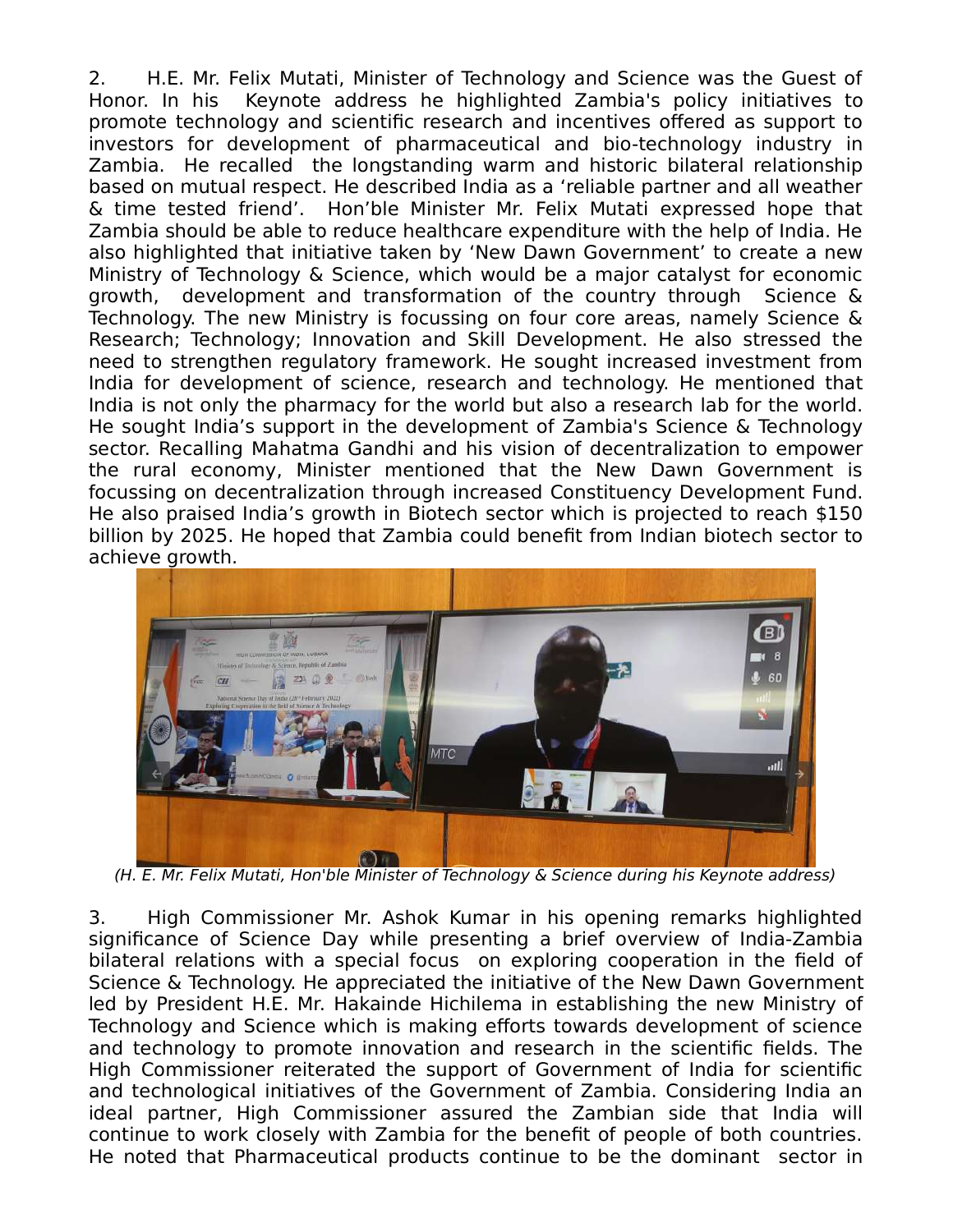India's bilateral trade with Zambia with India being the highest exporter of pharmaceutical products to Zambia with a market share of over 40%. India-Zambia cooperation in the Health Sector is also reflected in the establishment of 650 prefabricated Health Posts in Zambia and other related developments. He reaffirmed India's commitment to partner with Zambia in development of biotechnology sector.



High Commissioner recalled that India had assisted Zambia with various life saving medicines worth US\$ 2 million. He expressed happiness that India has developed high efficacy indigenous COVID vaccine Covaxin by Bharat Biotech Ltd. and Covishield Vaccine (Astrazeneca) manufactured by Serum Institue of India which is the largest vaccine manufacturing facility in the world. India has extended vaccine support under its Vaccine 'Maitry' (friendship) programme to many countries of the world as India firmly believes in ethos of Vasudhaiva Kutumbakam- the whole world is one family. He expressed the view that now India is in a position to extend support to Zambia in the pharmaceutical and biotechnology areas, which would strengthen cooperation between the companies and institutions of both countries. He highlighted the aim of the Webinar to bring the industry and related institutions to share their views and experiences on the important topic of cooperation in research, innovation and diversification of pharmaceutical and bio-technology products. He hoped that delibrations during the Webinar will open prospects for joint research and manufacturing of pharmaceutical and biotechnology products by Indian and Zambian companies taking advantage of Zambia's strategic location in Southern Africa which offers in big market in SADC and COMESA regions.

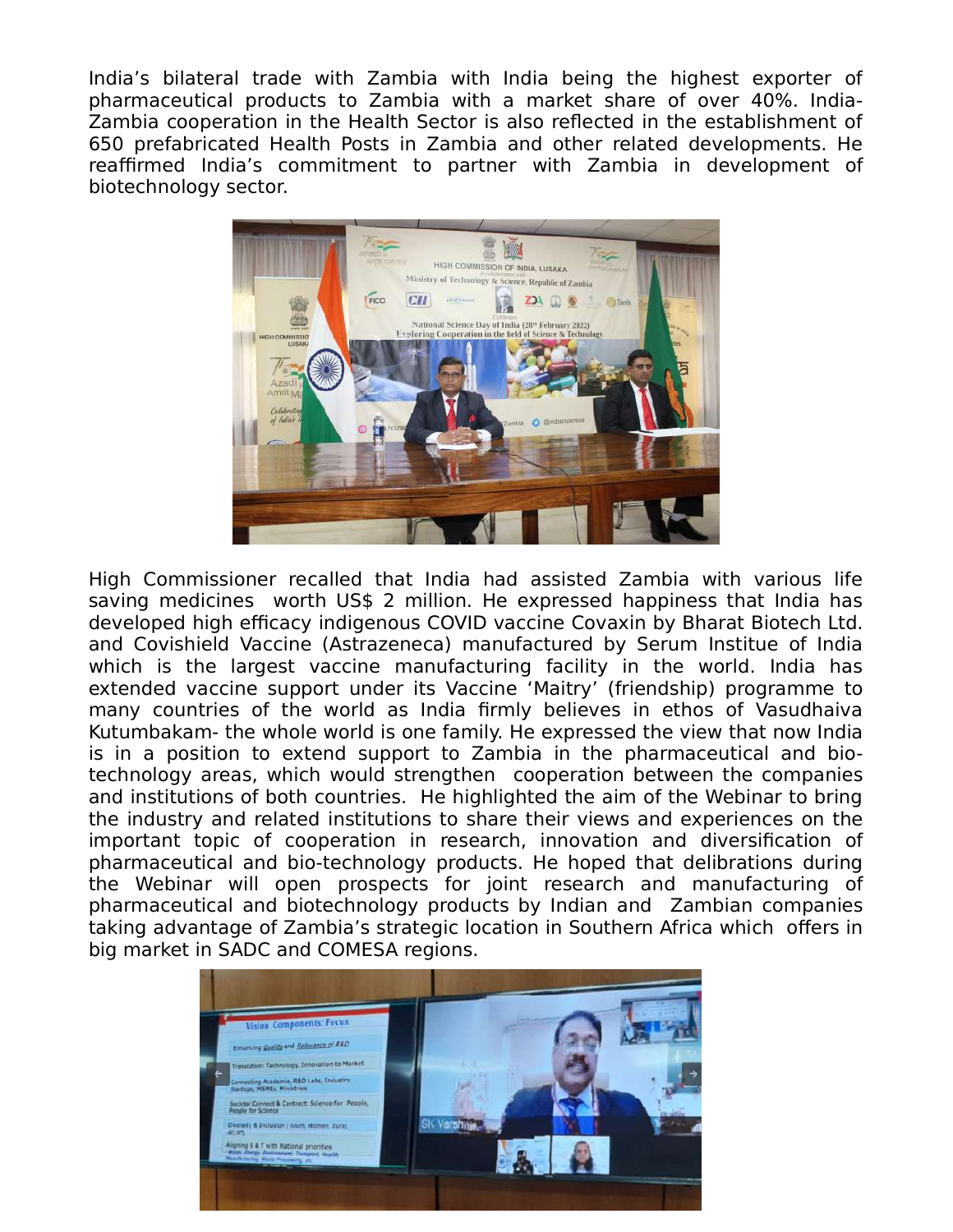4. Dr. Sanjeev K. Varshney, Adviser & Head- International Cooperation, Department of Science & Technology, Govt. of India spoke about "Opportunities for India-Zambia Scientific Cooperation". He informed about Government of India's policies on strengthening international cooperation in the field of Science & Technology and various policy initiatives taken by the Government of India for Africa under the scope of S & T Framework of India-Africa Forum Summit- III . He mentioned that India currently ranks  $3<sup>rd</sup>$  globally in terms of number of science publications, number of PhDs awarded in Science & Engineering and number of startups. He stated that India has intergovernmental agreements with about 80 countries and active cooperation with 44 countries in the field of Science & Technology. He informed that Zambia is one of the beneficiaries of the C. V. Raman fellowship for Africa. He stressed that India can help Zambia in strengthening of R&D institutes by training their researchers in India. India is also open to transfer of technology in certain identified areas provided Zambia comes up with a suitable proposal. He highlighted that India is one of the few countries to collaborate with the African Centre of Excellences (ACEs) as a knowledge provider in collaboration with World Bank.



5. Mr. Ravi Udaya Bhaskar, Director General, Pharmexcil shared information on advancements in the field of pharmaceuticals and bio-technology in India. He also dwelled upon the prospects of collaboration for research and promotion of trade of related products in Zambia. He recalled that Indian companies like Cipla and Dr. Reddy's Laboratries have been helping Zambia in the past through supply of generic medicines for treatment of cancer, tuberculosis as well as antiretroviral drugs and there is a huge scope for expanding this cooperation further. As the third largest manufacturer of generic drugs, India can help Zambia in reducing the overall expenditure on healthcare by shifting to generic drugs. He also highlighted the assistance extended by India to various countries in the African continent during the COVID-19 pandemic.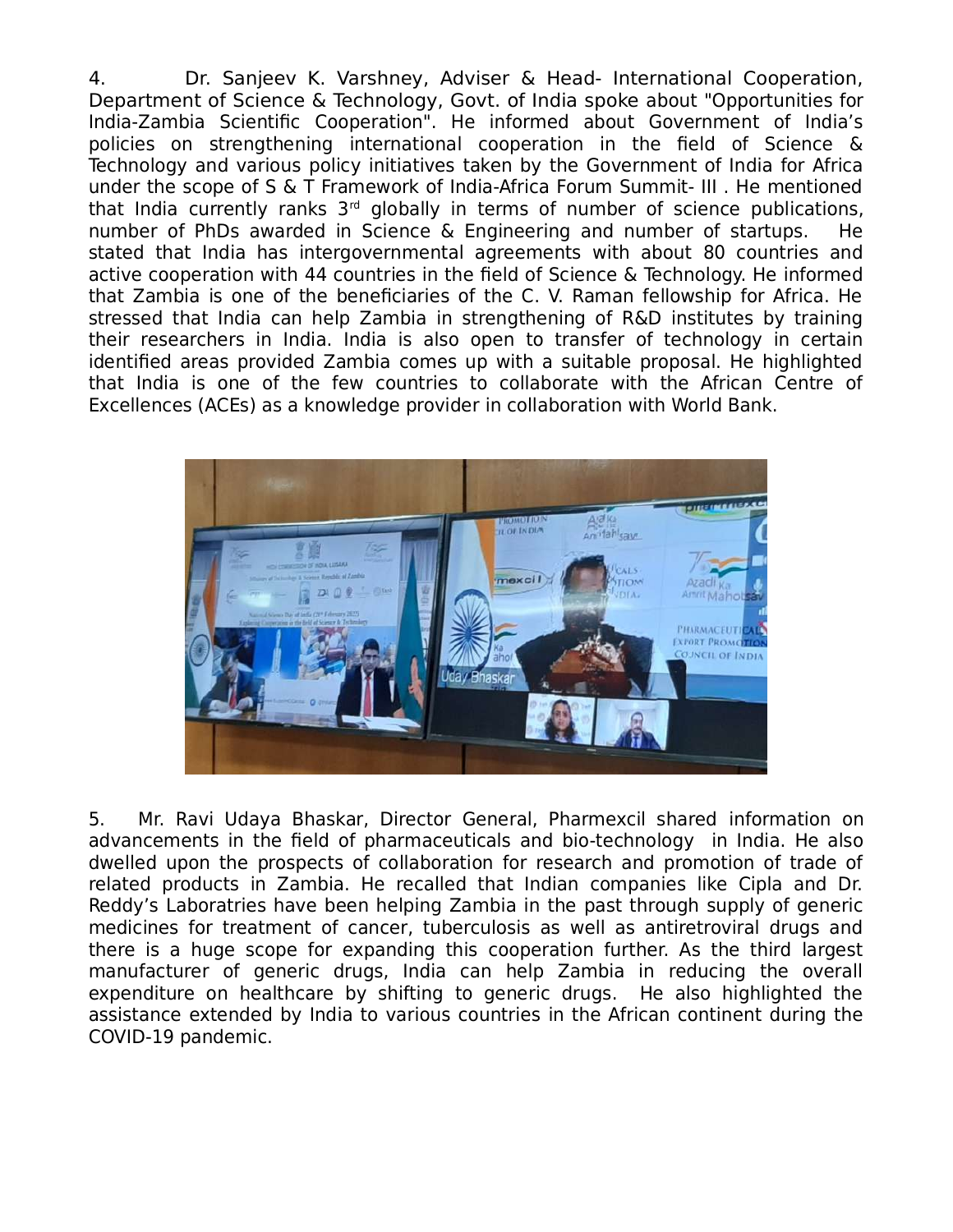

6. Mr. Albert Halwampa, Acting Director General, Zambia Development Authority shared information about the policies of Government of Zambia with particular stress on the incentives to promote joint collaborative research between the institutions of the two countries. He also discussed the prospects of Indian investment in the pharmaceutical and bio-technology sectors of Zambia. He mentioned that Zambia is a net importer of phrama and biotech products and ZDA has noted an enhanced interest for investment from India in the this sector. He highlighted the incentives offered by the Zambian Government for investment in the pharmaceutical sector such as zero customs duty for equipment and machinery, depreciation in tax for a minimum investment of \$500,000 . He invited Indian pharmaceutical companies to consider establishing manufacturing facilities in Zambia to take advantage of its strategic location in SADC and COMESA region.

7. Mr. Karun Gaur, Vice President, Dr. Reddy's Laboratories Limited representing CII, exchanged information on cooperation in pharmaceutical and bio-technology sector between India and Zambia. Describing India as the pharmacy of the world, he mentioned that Zambia can be a gateway to Africa for Indian pharmaceutical products. India can also help Zambia in acquiring technical expertise and scale required to produce medicines for various diseases, viz tuberculosis, malaria and other infectious disease at an affordable cost. India can provide R&D capabilities for manufacturing medicines in Zambia. He also expressed the readiness of India pharma industry to support Zambian pharma industry. He discussed the idea of setting up of a pharma unit in Zambia which he considered as an ideal location in Africa.

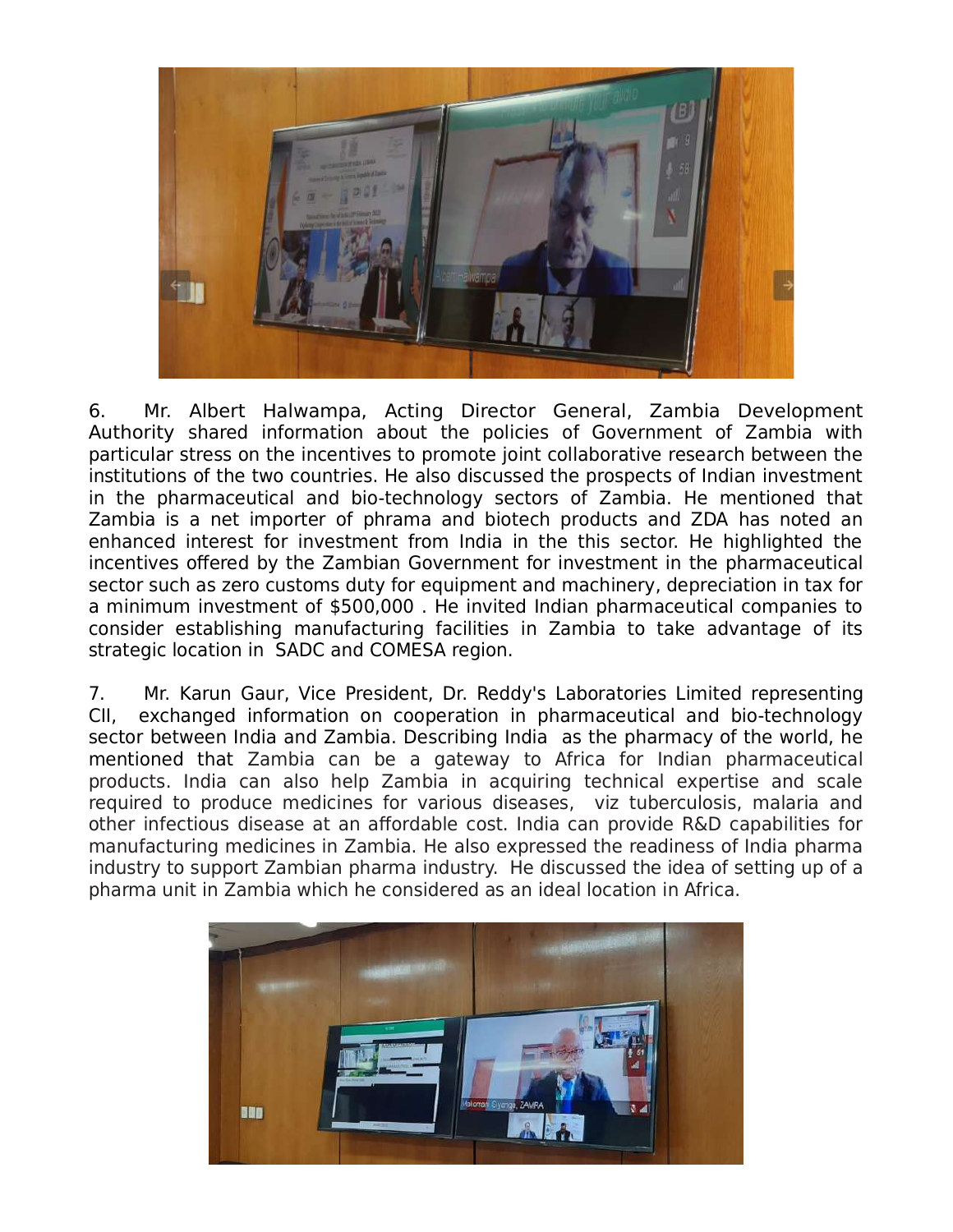8. Mr. Makomani Siyanga, Acting Director General, ZAMRA focussed on the role of ZAMRA in development of pharmaceutical sector in Zambia. He dwelled upon the regulatory mechanisms related to pharmaceutical and bio-technology sectors in Zambia, including for the products developed through joint research between institutions of higher learning and companies of both the countries. He mentioned that 90% of medicines are imported by Zambia and less than 10% are locally manufactured and Zambia was interested in collaboration and engagement with various stakeholders of India to enhance drug manufacturing. He also sought India's help in establishing an electronic database for various health services.



9. Dr. Amrut Naik, President & Head-Emerging Markets Business, Zydus Healthsciences Ltd. representing FICCI. He largely spoke about Zydus Lifesciences Ltd. and its contribution in India's pharmaceutical & biotech sector. During the COVID-19 pandemic, Pharmaceutical sector has come under special focus and Zydus has been able to maintain significant presence in USA, Latin America and Africa. Zydus has also development a DNA based COVID vaccine which can be supplied to Zambia also. Cooperation with Zydus can be helpful in enhancing manufacturing of pharmaceutical and biotech products in Zambia.

10. Mrs. Nalukena Mutti-Vantra, Vice President (Services), Lusaka Chamber of Commerce and Industry shared her thoughts on exploring the prospects of enhanced bilateral trade between India and Zambia in pharmaceutical and bio-technology sectors. She emphasised on collaboration in the field of Science & Technology including joint ventures and partnerships to strengthen bilateral cooperation in this field. Considering that Zambia has a young computer-literate English speaking population, she felt that Zambia can be an ideal destination in Africa for setting up of ICT Call Centers with India's support. She also mentioned that India could help Zambia in the agriculature sector by supporting development of insecticides & pesticides for eradicating pests like armyworm in maize and Foot and Mouth disease in bovines etc. Zambia can import test kits for pregnancy, HIV and other sexually transmitted infections from India at a much more economical prices compared to Europe from where they are currently being imported.